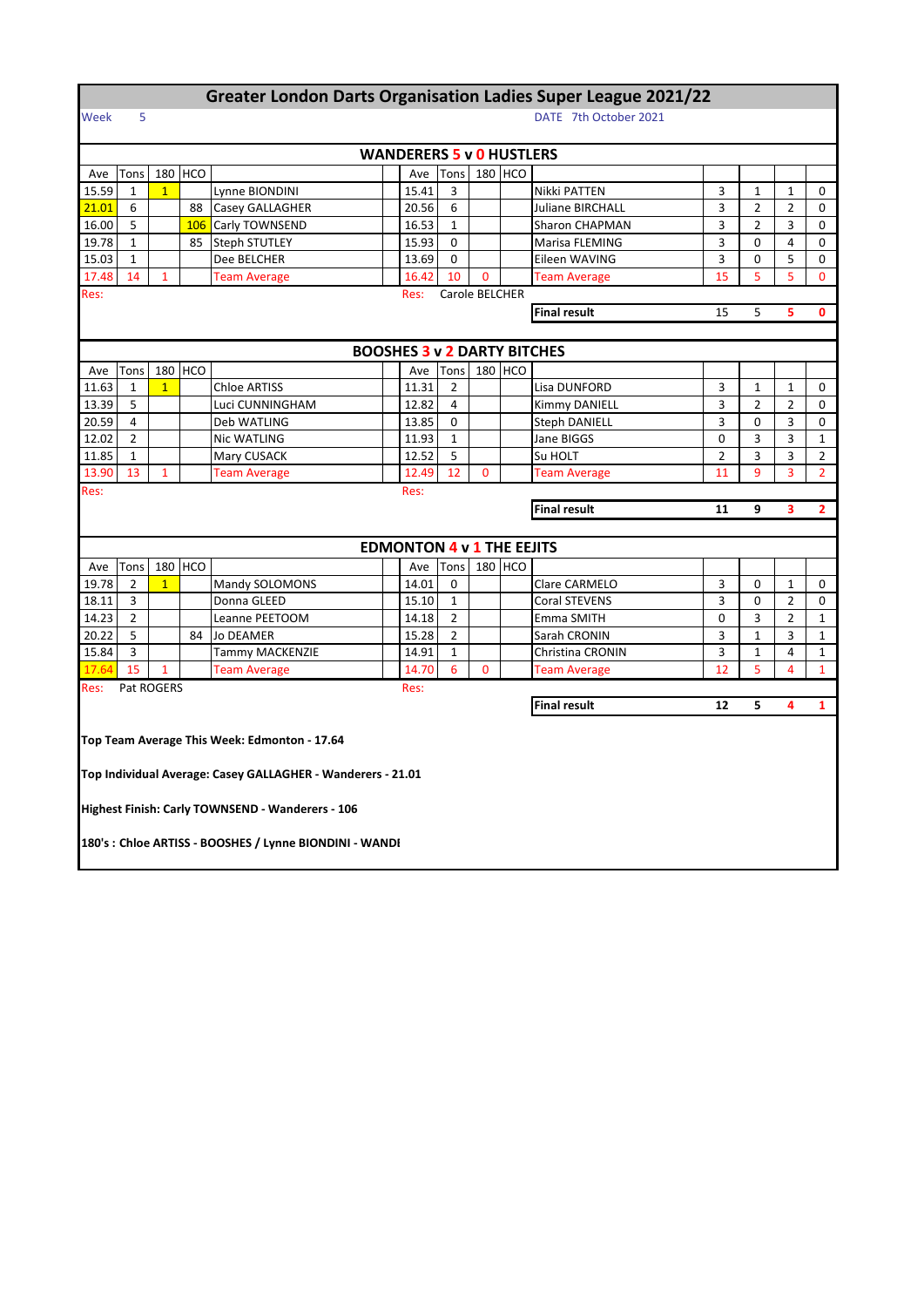|                             |      |                        |   |                |          | <b>GLDO Ladies Super League 2021/22</b> |    |             |             |            |
|-----------------------------|------|------------------------|---|----------------|----------|-----------------------------------------|----|-------------|-------------|------------|
|                             |      |                        |   |                |          | Week 5 - 7th October 2021               |    |             |             |            |
|                             |      |                        |   | <b>MATCHES</b> |          | <b>SINGLES</b>                          |    | <b>LEGS</b> |             |            |
| Last<br><u>Week</u><br>This | Week | <b>TEAM</b>            | P | W              | L        | <b>WON</b>                              | F  | A           | <b>Diff</b> | <b>PTS</b> |
|                             |      | <b>EDMONTON</b>        | 5 | 5              | $\Omega$ | 22                                      | 66 | 26          | 40          | 22         |
| $\mathbf 2$                 |      | 2 WANDERERS            | 5 | 4              |          | 19                                      | 65 | 29          | 36          | 19         |
| $\overline{3}$              |      | 3 HUSTLERS             | 5 | 2              | 3        | 11                                      | 45 | 49          | -4          | 11         |
| 4                           |      | 4BOOSHES               | 5 | $\overline{2}$ | 3        | 9                                       | 38 | 54          | $-16$       | 9          |
| 6                           |      | <b>5 DARTY BITCHES</b> | 5 |                | 4        | 7                                       | 36 | 61          | $-25$       |            |
| 5                           |      | <b>6 THE EEJITS</b>    | 5 |                | 4        |                                         | 31 | 62          | $-31$       |            |